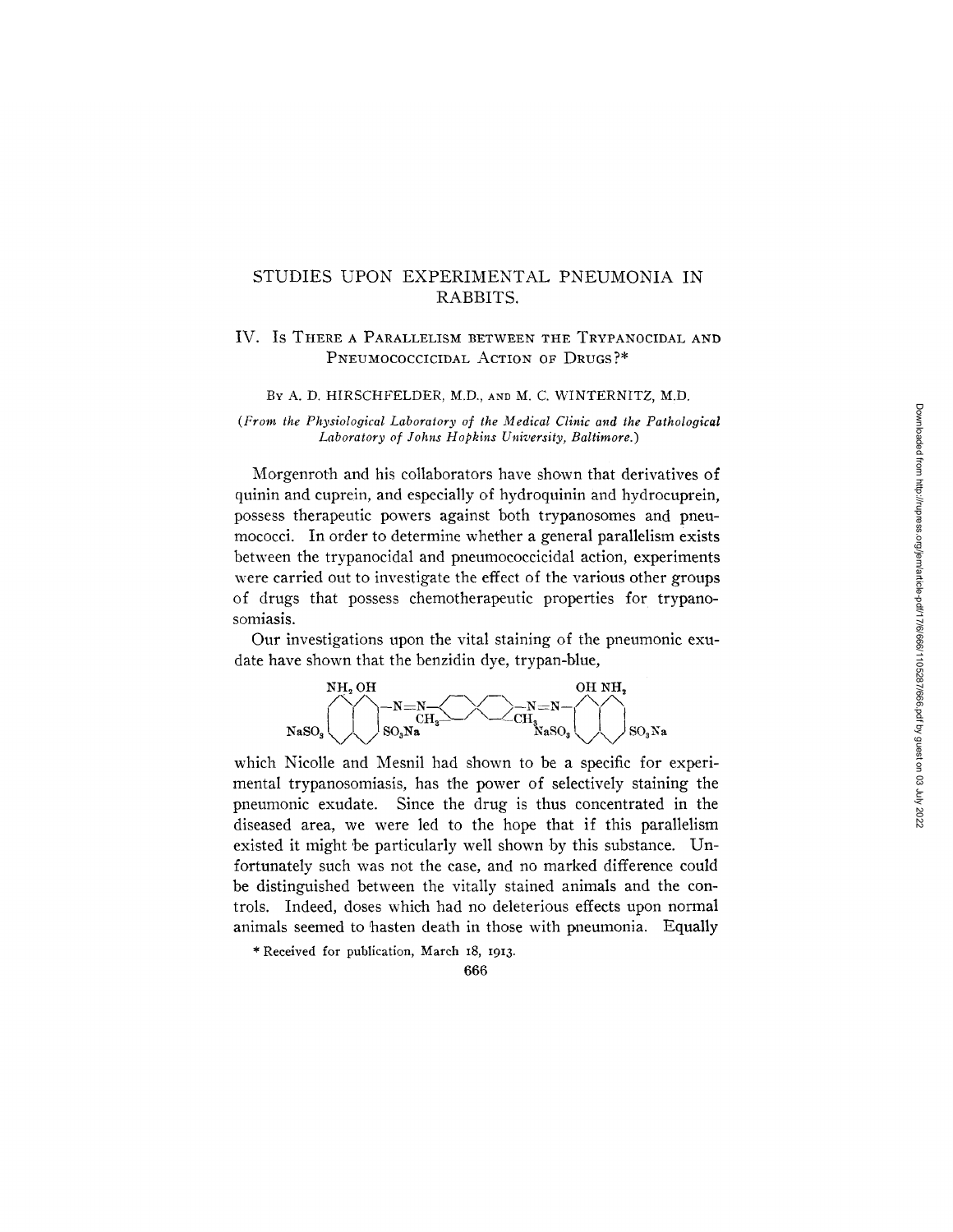negative were the results obtained by using the iodin derivative of trypan-blue prepared by one of us which probably contained five atoms of iodin in its molecule. Equally negative also were the results obtained with trypan-red,



with a series of dyes of the triphenyl methane series,



basic fuchsin,

acid fuchsin,

crystal violet,

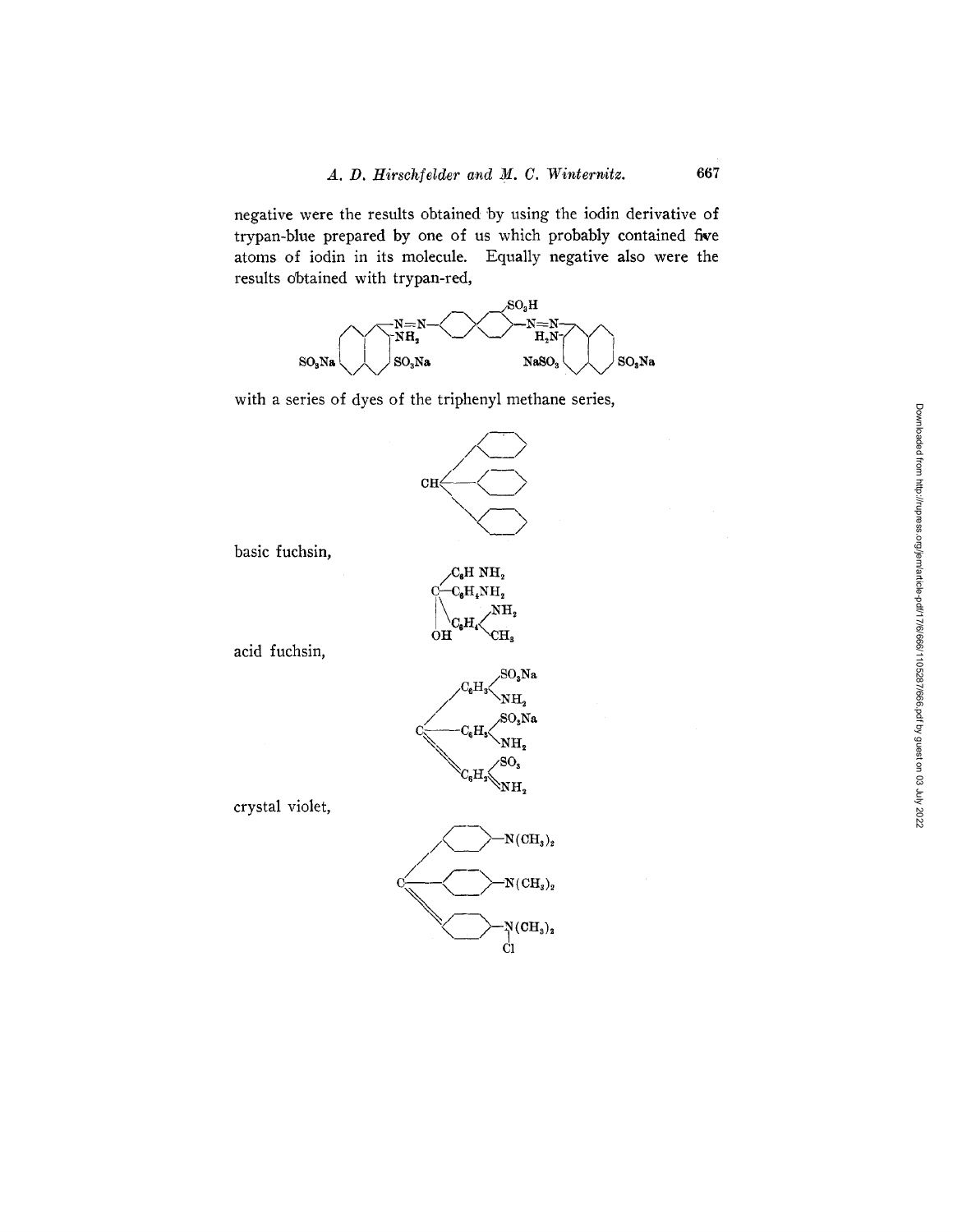malachite green,



gentian violet,



and also with erythrosin,



**acid salvarsan,** 

$$
H_{2}N\overbrace{\bigcup_{\text{OH}}\cdots\bigcup_{\text{OH}}^{As}}^{As\text{}}H_{1}
$$

**and alkaline salvarsan,** 



and with sodium antimony thioglycollate,

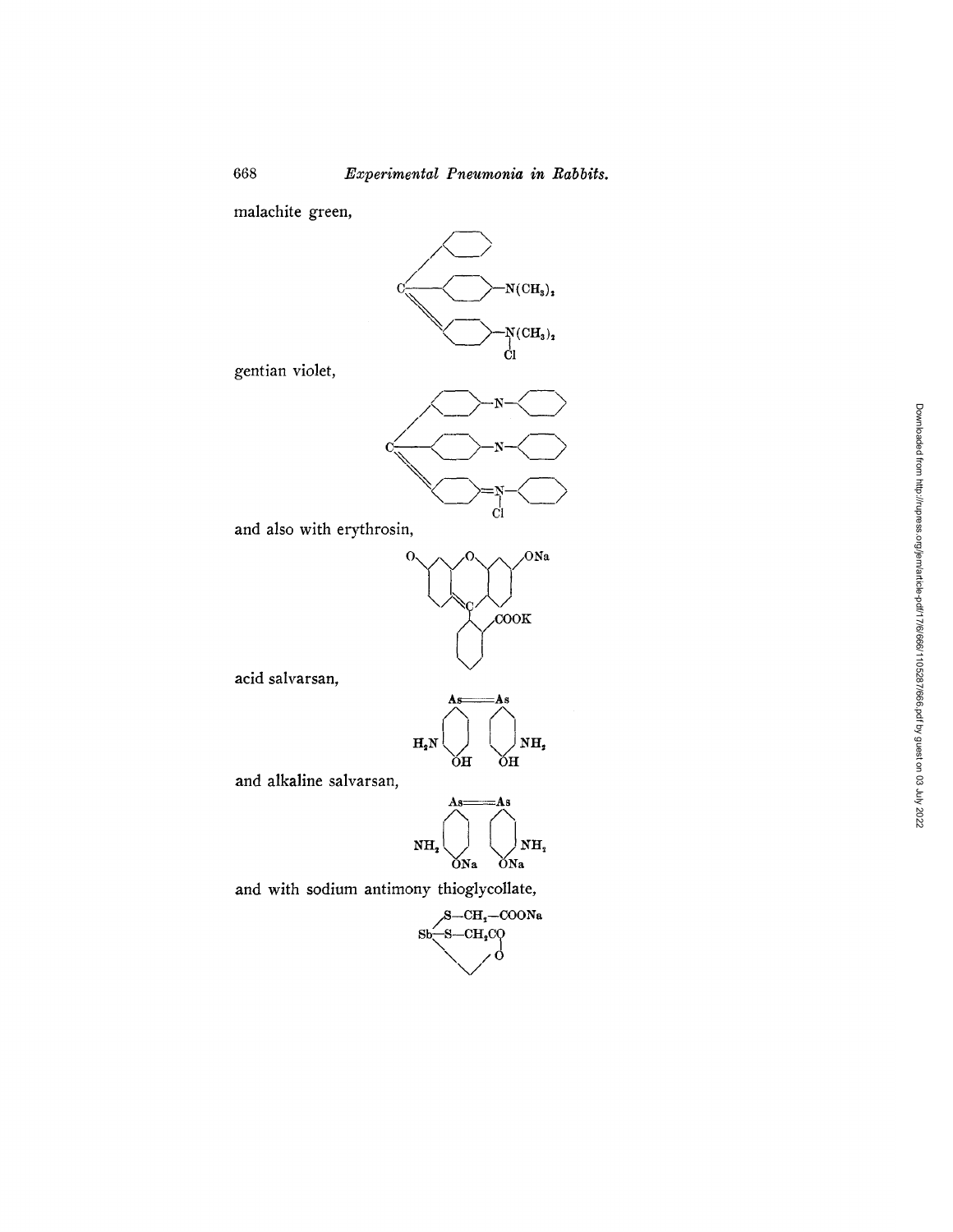which Abel and Rowntree have shown exerted particularly marked trypanocidal powers.

The fact that both trypan-blue and trypan-red, which are salts of sulphonic acids, are taken up selectively by the exudate led us to investigate a series of other sulphonates. Sodium iodo-o-oxyquinolin sulphonate,



(formerly sold under the trade name of ioretin or griserin) possesses this group in common with the vital stains on the one hand, and on the other hand the oxyquinolin radical in common with the quinin and cuprein derivatives used by Morgenroth, and, moreover, has been shown by Claus and his co-workers to be a strong antiseptic *in vitro* and quite harmless when injected into animals. No effect could, however, be noted from the administration of this drug, nor from potassium diiodophenolsulphonate (potassium sozoiodol),



nor potassium guaiacolsulphonate (thiocol),



for both of which beneficial effects had been claimed in clinical therapy of the respiratory tract. Hexamethylenamin,

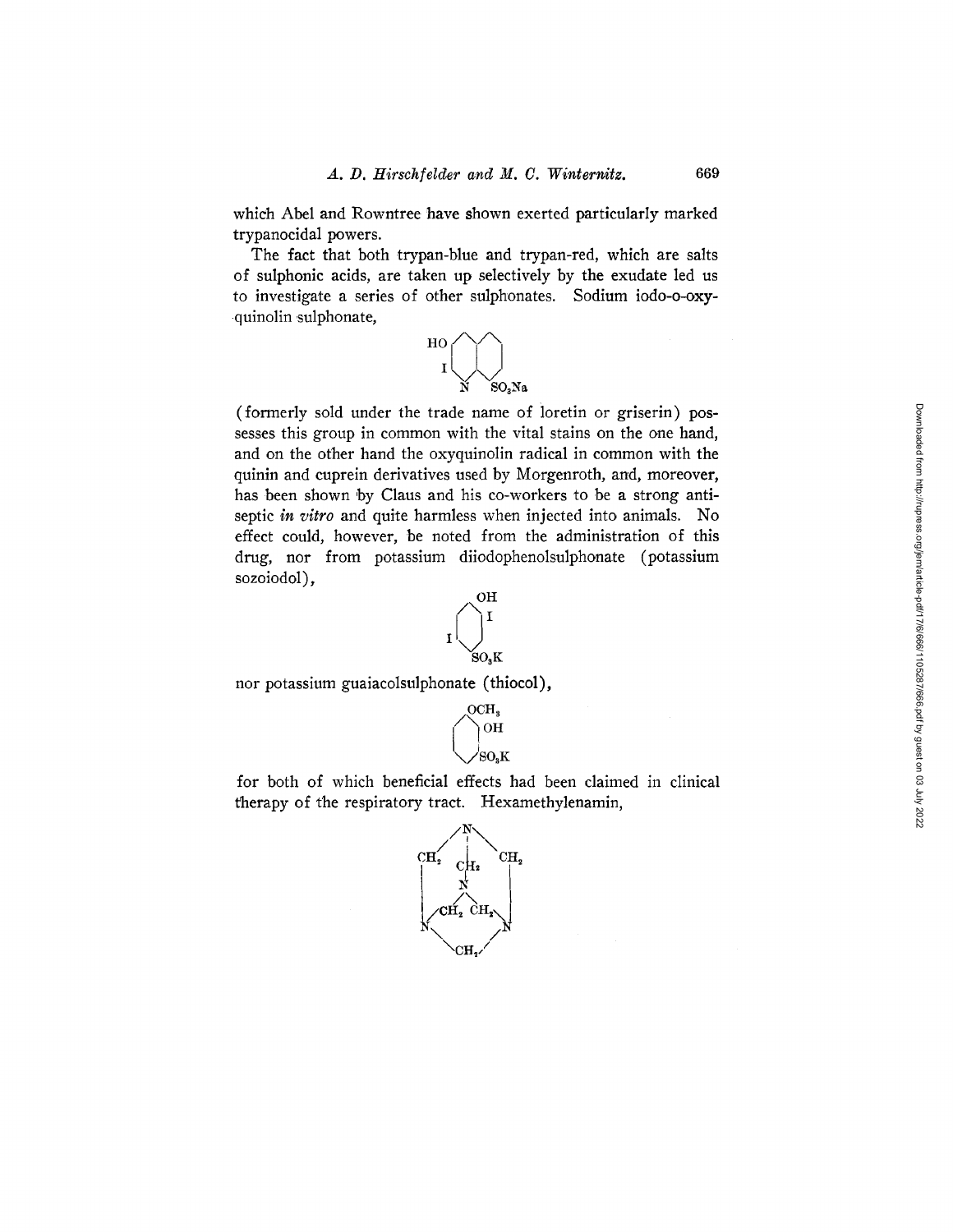which Crowe and subsequent workers have shown to possess marked prophylactic and therapeutic action in various infections, was also without effect, although the milk sulphuric acid and ferric chloride test showed it to be present in large quantities in the diseased area of lung.

Seibert claims to be able to prevent death from pneumococcus septicemia in rabbits by treating them with subcutaneous injections of three to five cubic centimeters of 30 per cent. camphorated oil.



We have tried this treatment in four rabbits, but they all died as early as the controls.

Further investigations upon the chemotherapy of experimental pneumonia are in progress.

We desire to express our thanks to Dr. Carl Glaser for advice and assistance in the preparation of iodotrypan-blue and iodoxyquinolin sulphonic acid.

#### BIBLIOGRAPHY.

- Morgenroth, J., and Halberstaedter, L., Ueber die Beeinflussung der experimentellen Trypanosomcninfektion durch Chinin und Chininderivatc, *Sit*zungsber. d. k. preuss. Akad. d. Wissensch., 1911, i, 11, 30.
- Morgenroth, J., and Rosenthal, F., Experimentell therapeutische Studien bei Trypanosomeninfektionen, *Ztschr. f. Hyg. u. Infektionskrankh.,* 1912, lxxi, 5Ol.
- Morgenroth, J., and Levy, R., Chemotherapie der Pneumokokkeninfektion, *Berl. klin. Wchnschr.,* 1911, xlviii, 156o.
- Nicolle, M., and Mesnil, F., Traitement des trypanosomiases par les couleurs de benzidine, *Ann. de l'Inst. Pasteur,* 19o6, xx, 417.
- Ehrlich, P., and Shiga, K., Farbentherapeutische Versuche bei Trypanosomenerkrankung, *Berl. klin. Wchnschr.,* 19o4, xli, 329, 362.
- Rowntree, L. G., and Abel, J. J., On the Efficacy of Antimony-Thioglycollic Acid Compounds in the Treatment of Experimental Trypanosomiasis, *Jour. Pharmaeol. and Exper. Therap.,* 191o-11, ii, IOI.
- Crowe, S. J., On the Excretion of Hexamethylenamin (Urotropin) in the Bile and Pancreatic Juice, *Bull. Johns Hopkins Hosp.,* 19o8, xix, lO9.

Seibert, A., Camphor and Pneumococci, *Med. Rec.,* 1912, lxxxi, 750.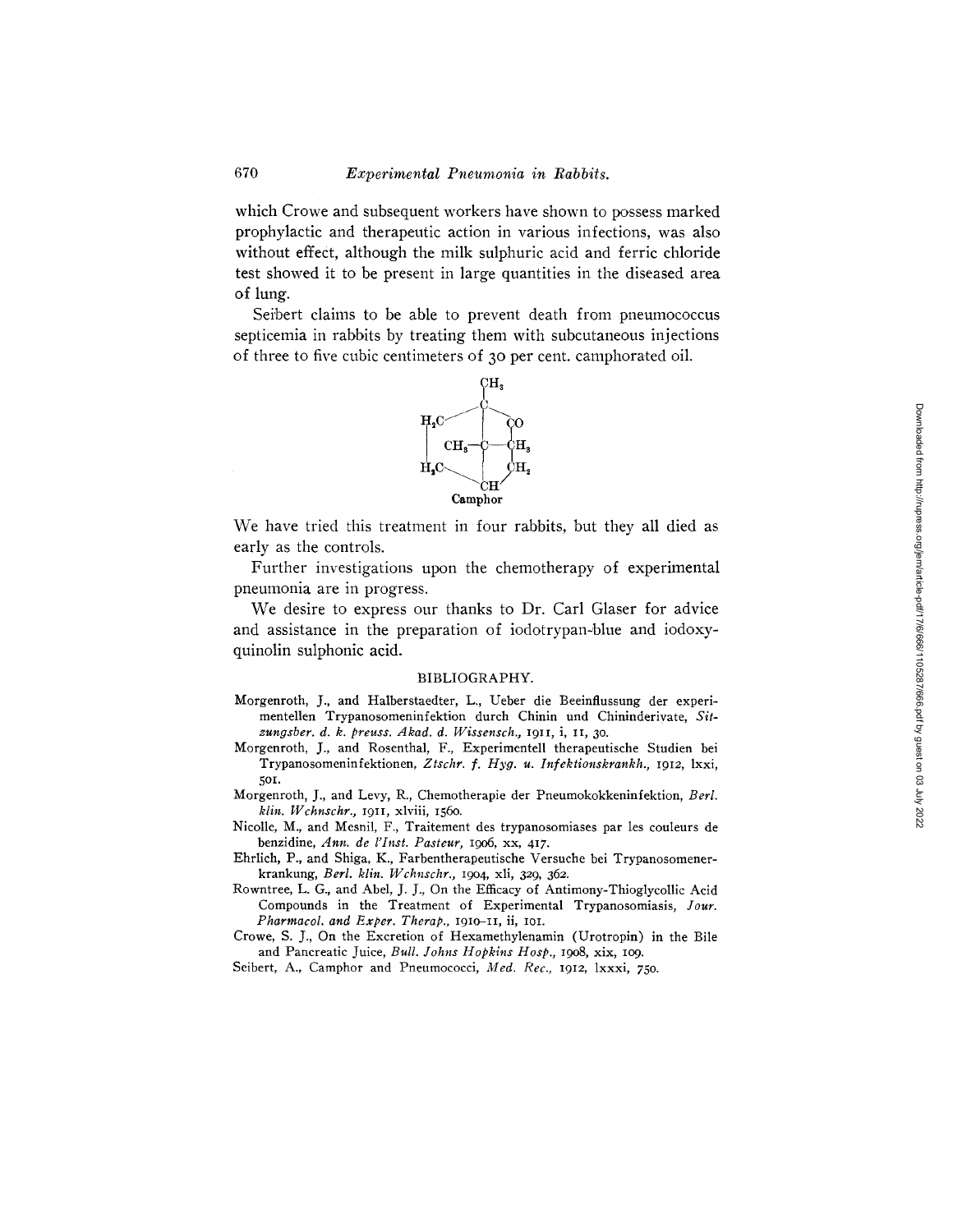| Drugs and Vital Staining. |           | Remarks.<br>Medi-<br>astini-<br>üs.<br>Pericarditis. | Culture positive.<br>Fibrinous | 6 mg. phenolsulphonephthalein 1 hr.<br>before death. | Culture positive.          | 10 mg. antimony thioglycollate intra-<br>muscularly (I c.c. I per cent. solution). | 10 mg. sodium antimony thioglycollate<br>I hr. before inoculation. | 12 mg. sodium antimony thioglycollate<br>I hr. before inoculation. Blood cul-<br>tures positive.<br>$+$ | 3 mg. sodium antimony thioglycollate<br>I hr. before inoculation. Blood cul-<br>tures positive. | 4 mg. sodium antimony thioglycollate<br>Blood cul-<br>I hr. before inoculation.<br>tures positive. | Blood cultures positive.<br>$^{+}$<br>Fibrinous | 20 c.c. trypan-blue 1 per cent. solution<br>Deep blue staining of most tissues and<br>(200 mg.) I hr. before inoculation.<br>of consolidated portions of lungs. |
|---------------------------|-----------|------------------------------------------------------|--------------------------------|------------------------------------------------------|----------------------------|------------------------------------------------------------------------------------|--------------------------------------------------------------------|---------------------------------------------------------------------------------------------------------|-------------------------------------------------------------------------------------------------|----------------------------------------------------------------------------------------------------|-------------------------------------------------|-----------------------------------------------------------------------------------------------------------------------------------------------------------------|
|                           |           | Effu.<br>sion.                                       |                                |                                                      |                            |                                                                                    |                                                                    | Lett                                                                                                    |                                                                                                 |                                                                                                    |                                                 |                                                                                                                                                                 |
|                           | Pleurisy. | Fibrinous.                                           | $\ddag$                        |                                                      |                            |                                                                                    |                                                                    | Left                                                                                                    |                                                                                                 |                                                                                                    | Left                                            |                                                                                                                                                                 |
|                           |           | consolidated.<br>Lobes                               | Right upper,<br>left upper     | None                                                 | Entire left                | Right lower                                                                        | Lett                                                               | Left lung                                                                                               |                                                                                                 | Left lower                                                                                         | Entire left                                     | and<br>parts of right<br>upper<br>Lower                                                                                                                         |
|                           |           | Survival<br>(hours).                                 | (killed)<br>I <sub>2I</sub>    | 72                                                   | (killed)<br>$\overline{a}$ | $\overline{\bf{z}}$                                                                | $\overline{a}$                                                     | <b>LS</b>                                                                                               | 18                                                                                              | $\mathbf{r}$                                                                                       | 3Ó                                              | $\mathbf{r}$                                                                                                                                                    |
|                           |           | Weight.                                              | 1,550                          |                                                      |                            |                                                                                    | 1,070                                                              | 1,250                                                                                                   | 1,140                                                                                           | 850                                                                                                | 1,720                                           | 1,550                                                                                                                                                           |
|                           |           | x.                                                   | r 1                            | ∞<br>$\mathbf{a}$                                    | P <sub>14</sub>            | 4<br>p,                                                                            | $P_4$                                                              | $\frac{6}{1}$                                                                                           | P <sub>7</sub>                                                                                  | $P_{I0}$                                                                                           | P <sub>12</sub>                                 | $P_{13}$                                                                                                                                                        |
|                           |           |                                                      | Control                        | Control                                              | Control                    | Sodium antimony<br>thioglycollate                                                  | Sodium antimony<br>thioglycollate                                  | Sodium antimony<br>thioglycollate                                                                       | Sodium antimony<br>thioglycollate                                                               | Sodium antimony<br>thioglycollate                                                                  |                                                 | Trypan-blue                                                                                                                                                     |

TABLE I.

 $\ddot{\phantom{0}}$ J Vital Ctain

# *A. D. Hirschfelder and M. C. Winternitz.*

671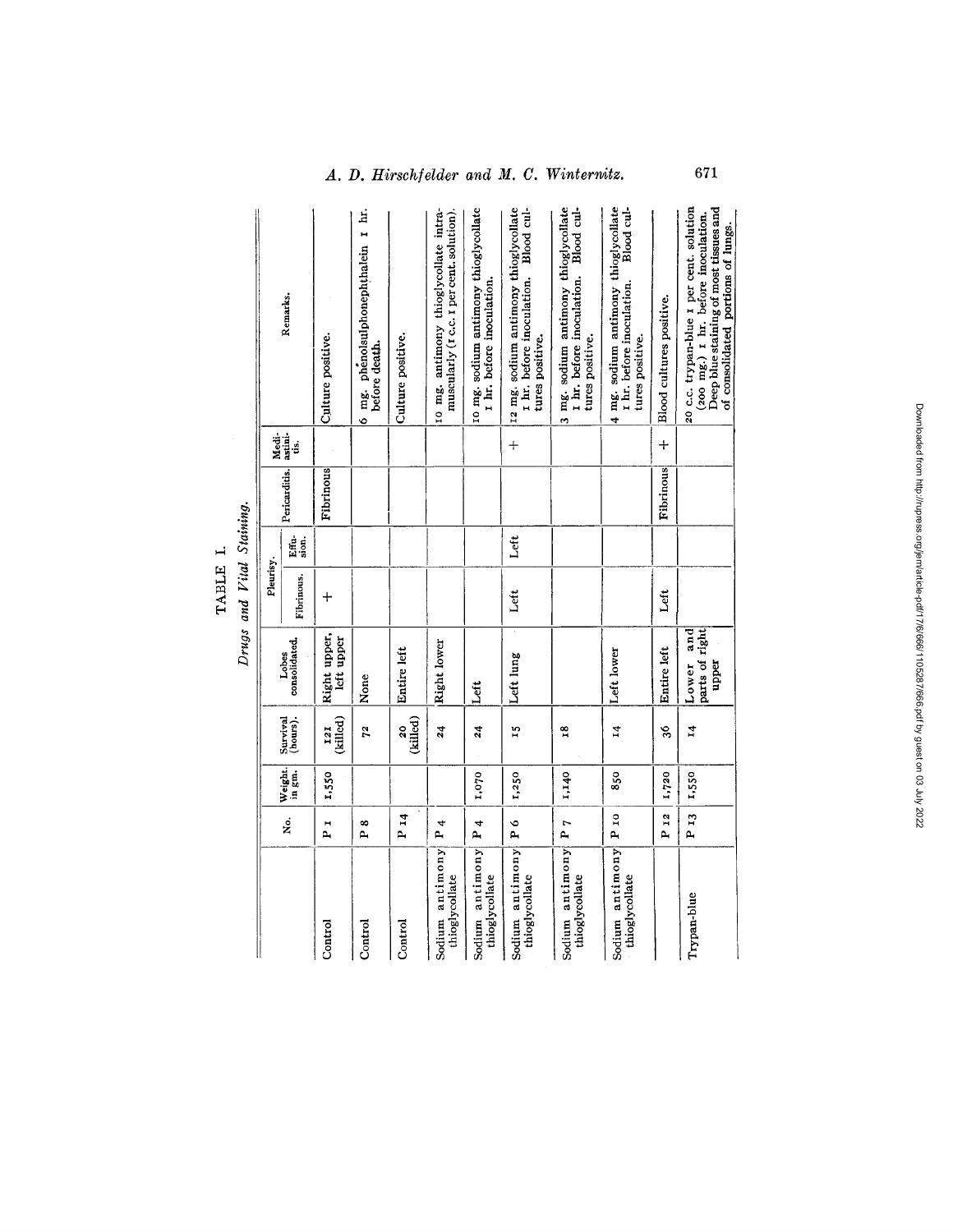|                            |                |        |                                              |                                                                                 | TABLE 1.-Continued. |                     |               |                           |                                                                                                                                                                     |
|----------------------------|----------------|--------|----------------------------------------------|---------------------------------------------------------------------------------|---------------------|---------------------|---------------|---------------------------|---------------------------------------------------------------------------------------------------------------------------------------------------------------------|
|                            |                |        |                                              |                                                                                 | Pleurisy.           |                     |               |                           |                                                                                                                                                                     |
|                            | Σó.            | Weight | Survival<br>(hours).                         | consolidated.<br>Lobes                                                          | Fibrinous.          | Effu-<br>sion.      | Pericarditis. | Medi-<br>1 astini-<br>ds. | Remarks.                                                                                                                                                            |
| Trypan-blue                | P <sub>5</sub> |        | $F 5$   1,300   14<br>See also B 24 and B 22 | Entire left tip<br>of right upper                                               |                     | (blue)<br>Left      |               |                           | (200 mg.) before injection. Staining<br>20 c.c. I per cent. solution trypan-blue<br>as in P <sub>13</sub> .                                                         |
| Iodotrypan-blue            | Η              |        |                                              | dotrypan-blue, 3 hrs. after<br>inoculation<br>Died 1 hr. after injection of io- |                     |                     |               |                           | per cent. solution pentaiodo try-<br>Died 1 hr. after injection of 5 c.c. 0.6<br>pan-blue, 3 hrs. after inoculation.<br>No vital staining of tissues or<br>kidneys. |
| Iodotrypan-blue            | $\alpha$       |        | $\overline{18}$                              | Entire left                                                                     |                     | lateral<br>i.<br>Bi | Fibrinous     | $+$                       | 5 c.c. 0.6 per cent. pentaiodo trypan-<br>blue injected intravenously 3 hrs.<br>after inoculation. No vital staining.                                               |
| Trypan-red                 | н              |        | 36                                           | Middle                                                                          |                     |                     |               |                           | venously 3 hrs. and 22 hrs. after<br>inoculation. Vital staining especially<br>5 c.c. I per cent. trypan-red intra-<br>of fibrin and diseased lung.                 |
| Trypan-red                 | N              |        | 54                                           | Middle                                                                          | Right               | lateral<br>ä        |               |                           | 5 c.c. I per cent. trypan-red intra-<br>venously 3 hrs. and 22 hrs. after<br>inoculation. Vital staining especially<br>of fibrin-and diseased lung.                 |
| Basic fuchsin<br>(Casella) | н              |        | Died at once                                 |                                                                                 |                     |                     |               |                           | 10 c.c. 0.33 per cent. fuchsin (Casella)<br>intravenously.                                                                                                          |
| Basic fuchsin<br>(Casella) | N              |        | $\mathbf{r}^{\mathbf{8}}$                    | Right lower                                                                     |                     |                     |               |                           | diseased area of lung. No other<br>organs stained except subcutaneous<br>subcutaneously. Slight staining of<br>10 c.c. 0.33 per cent. fuchsin (Casella)<br>tissue.  |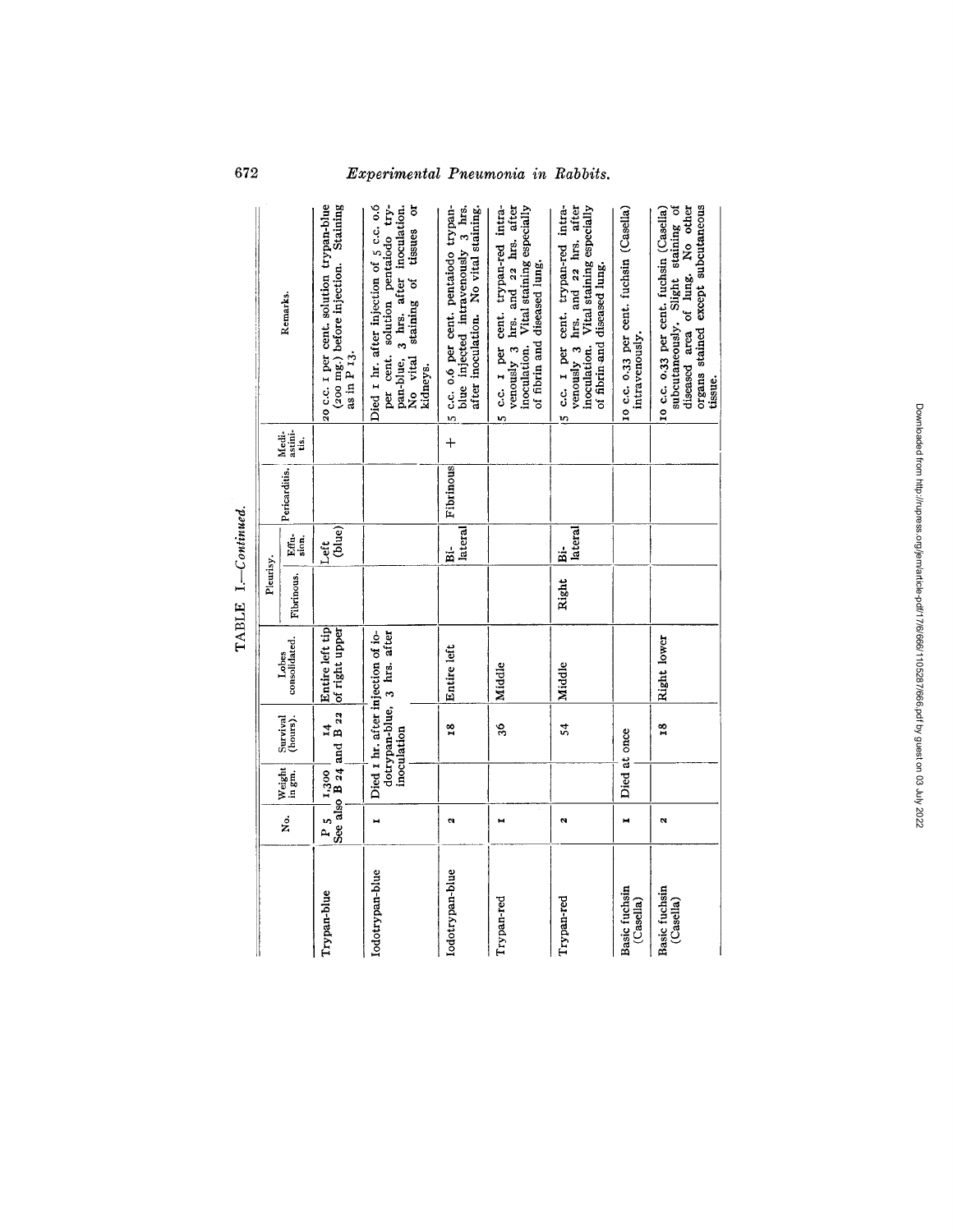$\mathcal{L}^{\text{max}}_{\text{max}}$ 

|                           |                    |                                                           |                      |                                     | Pleurisy.  |                |               | Medi.           |                                                                                                                                                                                     |
|---------------------------|--------------------|-----------------------------------------------------------|----------------------|-------------------------------------|------------|----------------|---------------|-----------------|-------------------------------------------------------------------------------------------------------------------------------------------------------------------------------------|
|                           | s.<br>2            | $W = \begin{bmatrix} 1 \\ 1 \\ 2 \\ 3 \\ 4 \end{bmatrix}$ | Survival<br>(hours). | consolidated.<br>Lobes              | Fibrinous. | Effu.<br>sion. | Pericarditis. | astini-<br>tis. | Remarks.                                                                                                                                                                            |
| Acid fuchsin<br>(Weigert) | Ħ                  |                                                           | $\overline{18}$      | Right lower<br>stained)<br>(not     |            | Right          |               |                 | kidneys. About 10 per cent. of the<br>venously. No vital staining except<br>faint pink in tubules and pelvis of<br>10 c.c. 5 per cent. acid fuchsin intra-<br>fuchsin in the urine. |
| Acid fuchsin<br>(Weigert) | N                  |                                                           | g                    | Right middle Bilateral<br>and lower |            |                | Fibrinous     |                 | 5 c.c. 5 per cent. acid fuchsin intra-<br>venously 3 hrs. after inoculation.                                                                                                        |
| Crystal violet            | Ń                  |                                                           |                      | 40 min. after injection             |            |                |               |                 | c.c. 0.33 per cent. crystal violet.<br>No vital staining except capsule of<br>adrenal and lungs.<br>m                                                                               |
| Crystal violet            | Ħ                  |                                                           |                      | Died within an hour                 |            |                |               |                 |                                                                                                                                                                                     |
| Malachite green           | н                  |                                                           |                      | Died half an hour after injection   |            |                |               |                 | 5 c.c. 0.33 per cent. malachite green.                                                                                                                                              |
| Malachite green           | $\mathbf{\hat{z}}$ |                                                           | Died in half an hour |                                     |            |                |               |                 | No vital staining.                                                                                                                                                                  |
| Gentian violet            | н                  |                                                           | 24                   | Right lower                         |            |                |               |                 | after inoculation. No vital staining; no<br>5 c.c. 0.33 per cent. gentian violet 3 hrs.<br>specific staining of consolidated areas.                                                 |
| Gentian violet            | N                  |                                                           | ş6                   | Right lower                         |            |                |               |                 | 5 c.c. 0.33 per cent. gentian violet 3<br>hrs. after inoculation. No vital<br>staining; no specific staining of con-<br>solidated areas.                                            |
| Erythrosin                |                    |                                                           | $\frac{4}{3}$        | Right lower                         | Right      |                |               |                 | venously 3 hrs. and 22 hrs. after<br>5 c.c. 0.33 per cent. erythrosin intra-<br>inoculation. No intra vitam staining;<br>repeated daily.                                            |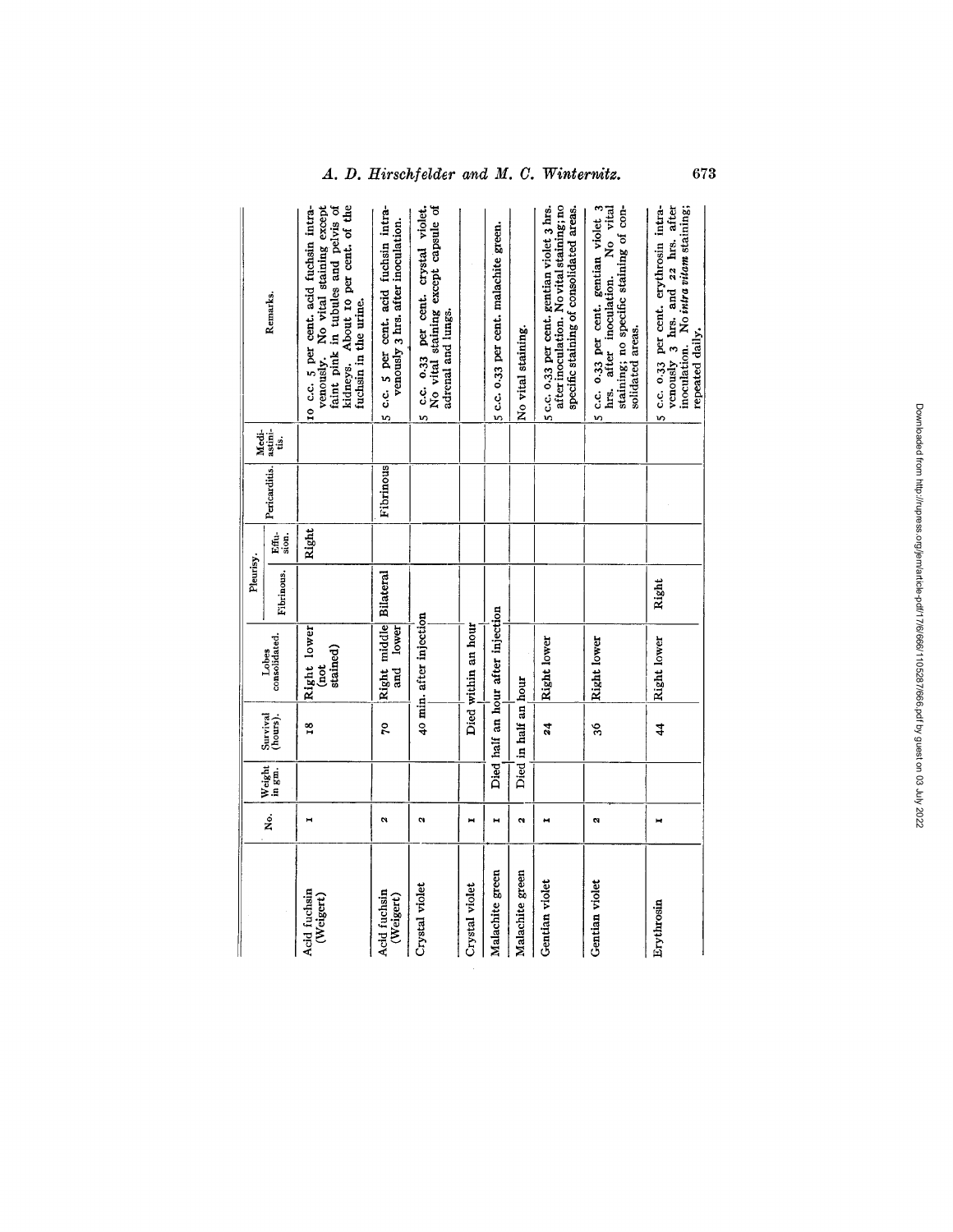|                                                                            |                |                  |                      |                           | $TABLEI - Countinued.$ |                |               |                       |                                                                                                                                                                      |
|----------------------------------------------------------------------------|----------------|------------------|----------------------|---------------------------|------------------------|----------------|---------------|-----------------------|----------------------------------------------------------------------------------------------------------------------------------------------------------------------|
|                                                                            |                |                  |                      |                           | Pleurisy.              |                |               |                       |                                                                                                                                                                      |
|                                                                            | ż.             | Weight<br>in gm. | Survival<br>(hours). | consolidated.<br>Lobes    | Fibrinous.             | Effu.<br>sion. | Pericarditis. | Medi<br>astini-<br>á. | Remarks.                                                                                                                                                             |
| phenolsulphonate<br>Potassium diiodo-<br>(sozoiodol)                       | $\alpha$       | 1,590            | 36                   | Entire left               | Left                   |                | Effusion      |                       | 10 c.c. 1.8 per cent. solution subcu-<br>taneously 2 hrs. before and 20 hrs.<br>after inoculation.                                                                   |
| phenolsulphonate<br>Potassium diiodo-<br>(sozoiodol)                       | $\blacksquare$ |                  | 100                  | Right lower               |                        |                |               |                       | 10 C.C. 1.8 per cent. solution subcu-<br>taneously 3 hrs. before and 19 hrs.<br>after inoculation; 5 c.c. 67 hrs.<br>after.                                          |
| sodium loretinate<br>Sodium iodoxyquin-<br>olinsulphonate<br>or griserin)  | Ħ              |                  | 22                   | and middle<br>Right lower |                        |                |               |                       | subcutaneously 3 hrs. after inocula-<br>tion. On boiling diseased lung gives<br>10 c.c. 8 per cent. sodium loretinate<br>slight red color with ferric chlo-<br>ride. |
| (sodium loretinate<br>Sodium iodoxyquin-<br>olinsulphonate<br>or griserin) | Ń              |                  | 24                   | Lower right               | Bilateral              |                | Fibrinous     |                       | 10 c.c. 8 per cent. sodium loretinate<br>tion. On boiling diseased lung gives<br>slight red color with ferric chlo-<br>subcutaneously 3 hrs. after inocula-<br>ride. |
| Acid salvarsan                                                             | н              |                  | Ŝ0                   | Left upper                | Left                   |                |               |                       | 5 mg. acid salvarsan intramuscularly 8<br>hrs. after inoculation.                                                                                                    |
| Acid salvarsan                                                             |                |                  | ą                    | Middle                    |                        |                |               |                       | 7.5 mg. acid salvarsan intramuscularly<br>8 hrs. after inoculation.                                                                                                  |
| Alkaline salvarsan                                                         | Ħ              | 1,800            | $\overline{c}$       | and middle<br>Right lower |                        |                |               |                       | 25 c.c. alkaline salvarsan (25 mg.) in-<br>travenously 8 hrs. after inoculation.                                                                                     |
| Alkaline salvarsan                                                         | ø              |                  | 28                   | Lower left                | Left                   |                |               |                       | 26.7 c.c. alkaline salvarsan (25 mg.) in-<br>venously 8 hrs. after inoculation.                                                                                      |
|                                                                            |                |                  |                      |                           |                        |                |               |                       |                                                                                                                                                                      |

*m ffl* 

*L) I.*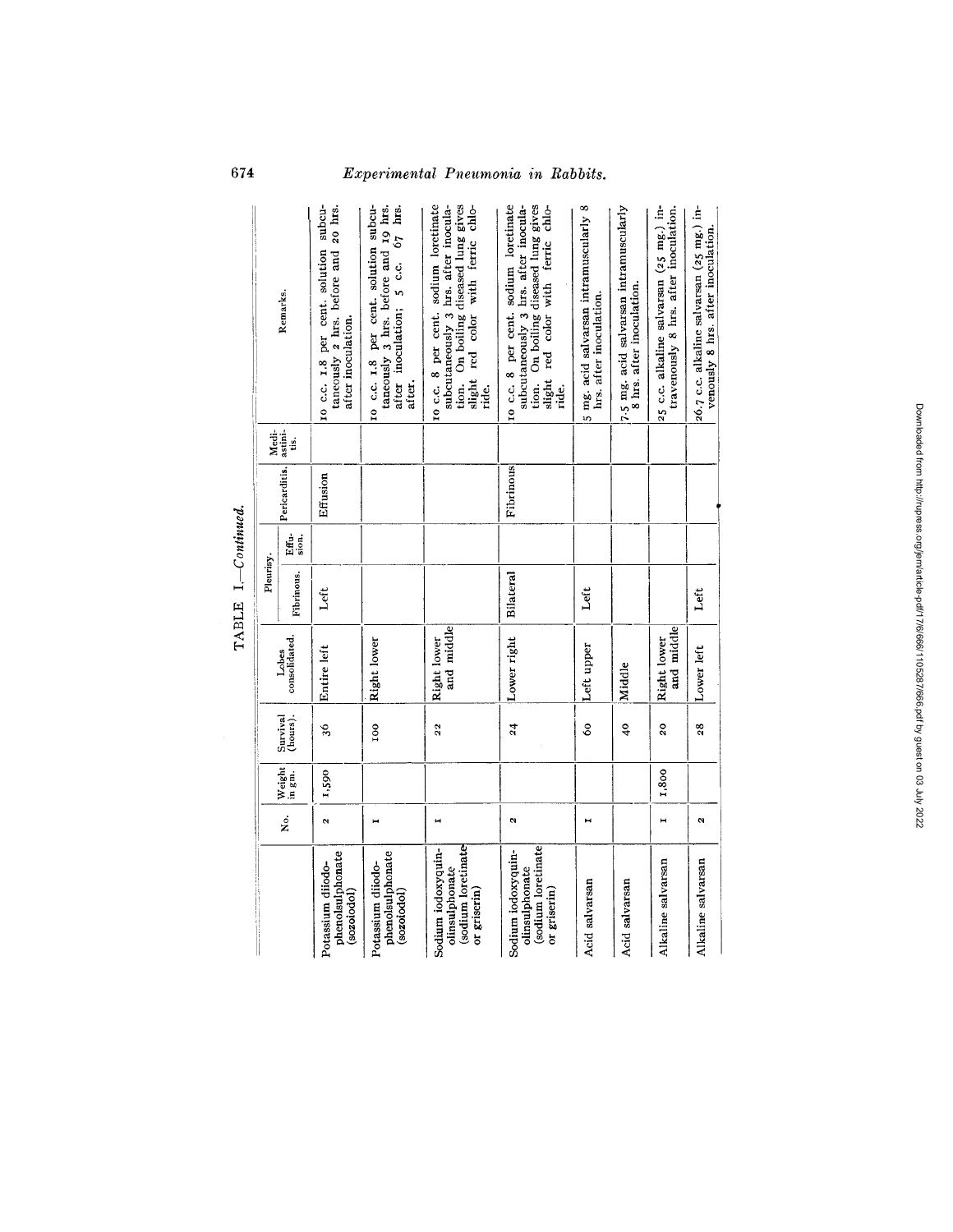$\parallel$ 

|                                                |                      |        |                      |                          | Pleurisy.  |       |               |                          |                                                                                                                                                      |
|------------------------------------------------|----------------------|--------|----------------------|--------------------------|------------|-------|---------------|--------------------------|------------------------------------------------------------------------------------------------------------------------------------------------------|
|                                                | Ż.                   | Weight | Survival<br>(hours). | consolidated.<br>Lobes   | Fibrinous. | Effu- | Pericarditis. | Medi-<br>astini-<br>tis. | Remarks.                                                                                                                                             |
| Camphor                                        | н                    |        | Ş,                   | Entire left              |            |       |               |                          | hrs. after inoculation; 5 c.c. 20 per cent. camphorated oil 36 hrs. after<br>5 c.c. 30 per cent. camphorated oil 7<br>inoculation.                   |
| Camphor                                        | ø                    |        | 24                   | Entire left              |            |       |               |                          | 5 c.c. 30 per cent. camphorated oil.                                                                                                                 |
| Camphor                                        | S                    |        | $\frac{8}{10}$       | Entire left              |            |       |               |                          | 5 c.c. 30 per cent. camphorated oil.                                                                                                                 |
| Camphor                                        | 4                    |        | $\overline{18}$      | Entire right             |            |       |               |                          | 5 c.c. 30 per cent. camphorated oil.                                                                                                                 |
| Hexamethylenamin                               | н                    |        | 18                   | Right lower              | Right      |       |               |                          | enamin subcutaneously 7 hrs. later.<br>Hexamethylenamin test in lung tissue<br>5 c.c. 10 per cent. solution hexamethyl-<br>positive and very marked. |
| Hexamethylenamin                               | ø                    |        | $\overline{18}$      | Left lower               |            |       |               |                          | Injection as above.                                                                                                                                  |
| Hexamethylenamin                               | $\ddot{\phantom{0}}$ |        | 12                   | Right and left<br>upper  | Right      |       |               | $\ddot{+}$               | 5 c.c. 10 per cent. hexamethylenamin<br>a hrs. before inoculation.                                                                                   |
| Potassium guaiacol-<br>sulphonate<br>(thiocol) | н                    | 1,800  | 36                   | Entire left              | Left       |       |               |                          | 5 c.c. 5 per cent. thiocol subcutaneously<br>7 hrs. after inoculation; 10 c.c. 20<br>hrs. and 25 hrs. after injection.                               |
| Potassium guaiacol-<br>sulphonate<br>(thiocol) | $\alpha$             |        | $\frac{8}{10}$       | Right upper<br>and lower |            |       |               |                          | 10 c.c. 5 per cent. thiocol subcutane-<br>ously 7 hrs. after inoculation.                                                                            |
| Benzol                                         | α<br>ã               | 3,030  | $\overline{24}$      |                          |            |       |               |                          | Leucocytes at time of inoculation 640.                                                                                                               |
|                                                | B ó                  | 1,960  | 22                   | Right mul-<br>tiple      |            |       |               |                          | Leucocytes 280.                                                                                                                                      |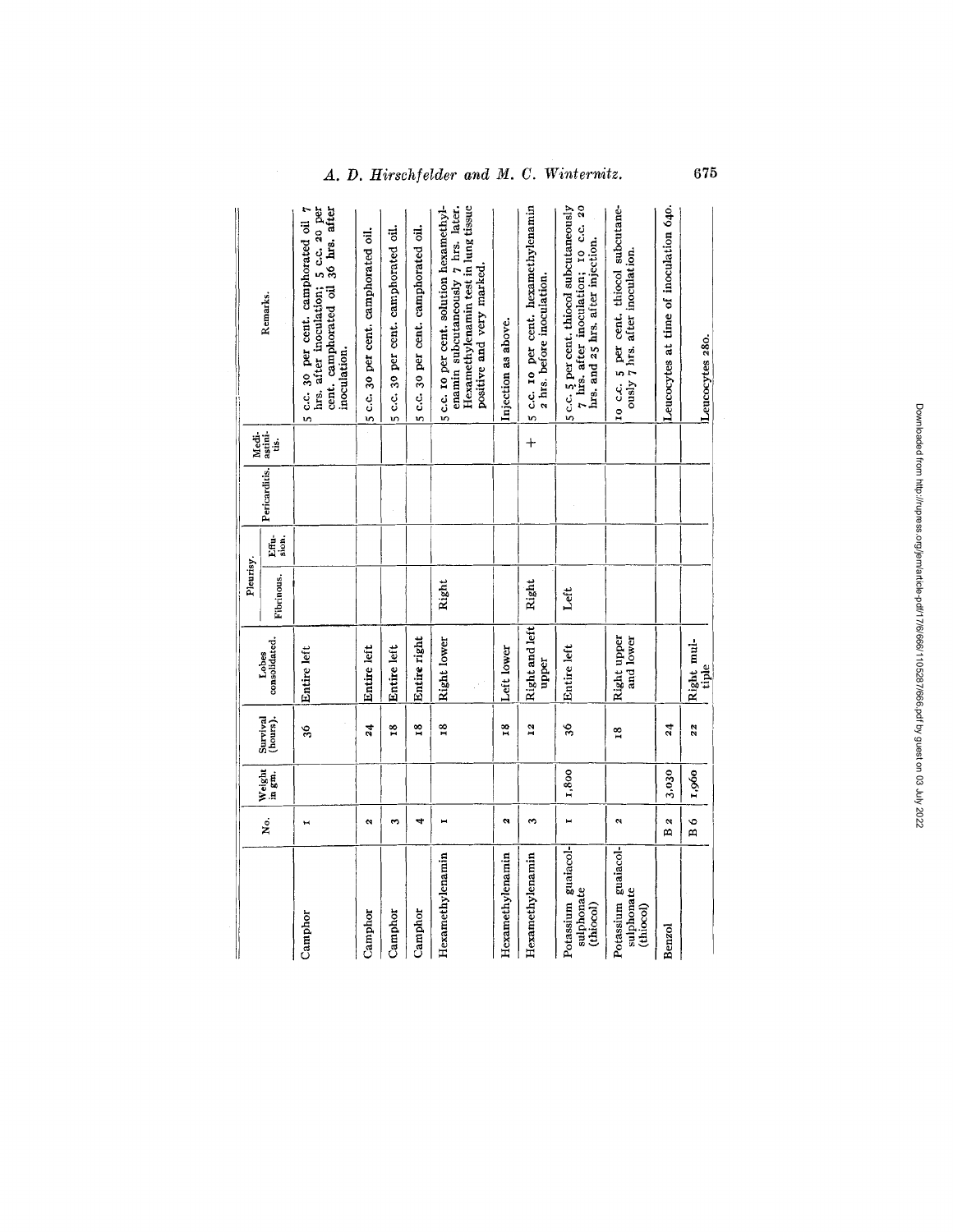|                                  |                  |        |                          |                                                                     | Pleurisy.        |            |               |                          |                                                                                                                                                                                                                                                                                                                                                                                                                                                                                 |
|----------------------------------|------------------|--------|--------------------------|---------------------------------------------------------------------|------------------|------------|---------------|--------------------------|---------------------------------------------------------------------------------------------------------------------------------------------------------------------------------------------------------------------------------------------------------------------------------------------------------------------------------------------------------------------------------------------------------------------------------------------------------------------------------|
|                                  | No.              | Weight | Survival<br>(hours).     | consolidated.<br>Lobes                                              | Fibrinous.       | Effis.     | Pericarditis. | Medi-<br>astini-<br>tis. | Remarks                                                                                                                                                                                                                                                                                                                                                                                                                                                                         |
|                                  | $B_{I0}$         | 2,550  | r3                       | Entire right                                                        |                  |            |               |                          | Leucocytes 360.                                                                                                                                                                                                                                                                                                                                                                                                                                                                 |
|                                  | $\overline{B}$ 9 | 1,500  | T <sub>7</sub>           | Entire right                                                        |                  |            |               |                          | Leucocytes 3,600.                                                                                                                                                                                                                                                                                                                                                                                                                                                               |
|                                  | BII              | 1,500  | LI.                      | Entire left                                                         |                  |            |               |                          | Leucocytes 880.                                                                                                                                                                                                                                                                                                                                                                                                                                                                 |
|                                  | $B_{15}$         | 1,890  | $\ddot{4}$               |                                                                     |                  |            |               |                          | Leucocytes 320; temperature 40.7° C.;<br>6 hrs. after inoculation, leucocytes<br>480, temperature 42° C; 18 hrs. after,<br>leucocytes 180, temperature 40.7° C.                                                                                                                                                                                                                                                                                                                 |
|                                  | $B_{18}$         | 1,790  | $\overline{a}$           | Congestion<br>definite<br>of left; no<br>and edema<br>consolidation | Bilateral Bilat- | <b>Tal</b> |               | sion<br>Effu-            | Leucocytes 850, temperature 39.2° C.;<br>7 hrs. after inoculation, leucocytes<br>430, temperature 38.8° C.                                                                                                                                                                                                                                                                                                                                                                      |
|                                  | B 19             | 1,590  | 20                       | Left upper<br>and lower                                             |                  |            |               |                          | Leucocytes 500, temperature 40° C.; 6<br>hrs. after, leucocytes 640, tempera-<br>ture 40°.                                                                                                                                                                                                                                                                                                                                                                                      |
| Benzol control                   | $B_{2I}$         | 1,800  | $\frac{2}{4}$            | Left upper<br>lower<br>and                                          | Left             |            | Fibrinous     |                          |                                                                                                                                                                                                                                                                                                                                                                                                                                                                                 |
| Benzol control, try-<br>pan-blue | B 22             | 1,875  | $\frac{35}{\text{days}}$ | Abscess in<br>lungs; no<br>consolidation                            |                  |            |               |                          | Leucocytes 6,400, temperature 40° C.;<br>ature 41° C.; 19 hrs. after, leucocytes<br>after, leucocytes 7,300, temperature<br>6 hrs. after, leucocytes 4,600, temper-<br>$40.5^{\circ}$ C.; on 8th day leucocytes 10,600.<br>Very sick; 65 hrs. after, 3 c.c. 1 per cent.<br>piration tubular. On 7th day urine<br>7,100, temperature 40.7° C.; 43 hrs.<br>trypan-blue injected. Crisis (?). Res-<br>free from chloride; chloride low until<br>8th day when health seemed better. |

 $\tilde{\mathbf{C}}$  . I. **<**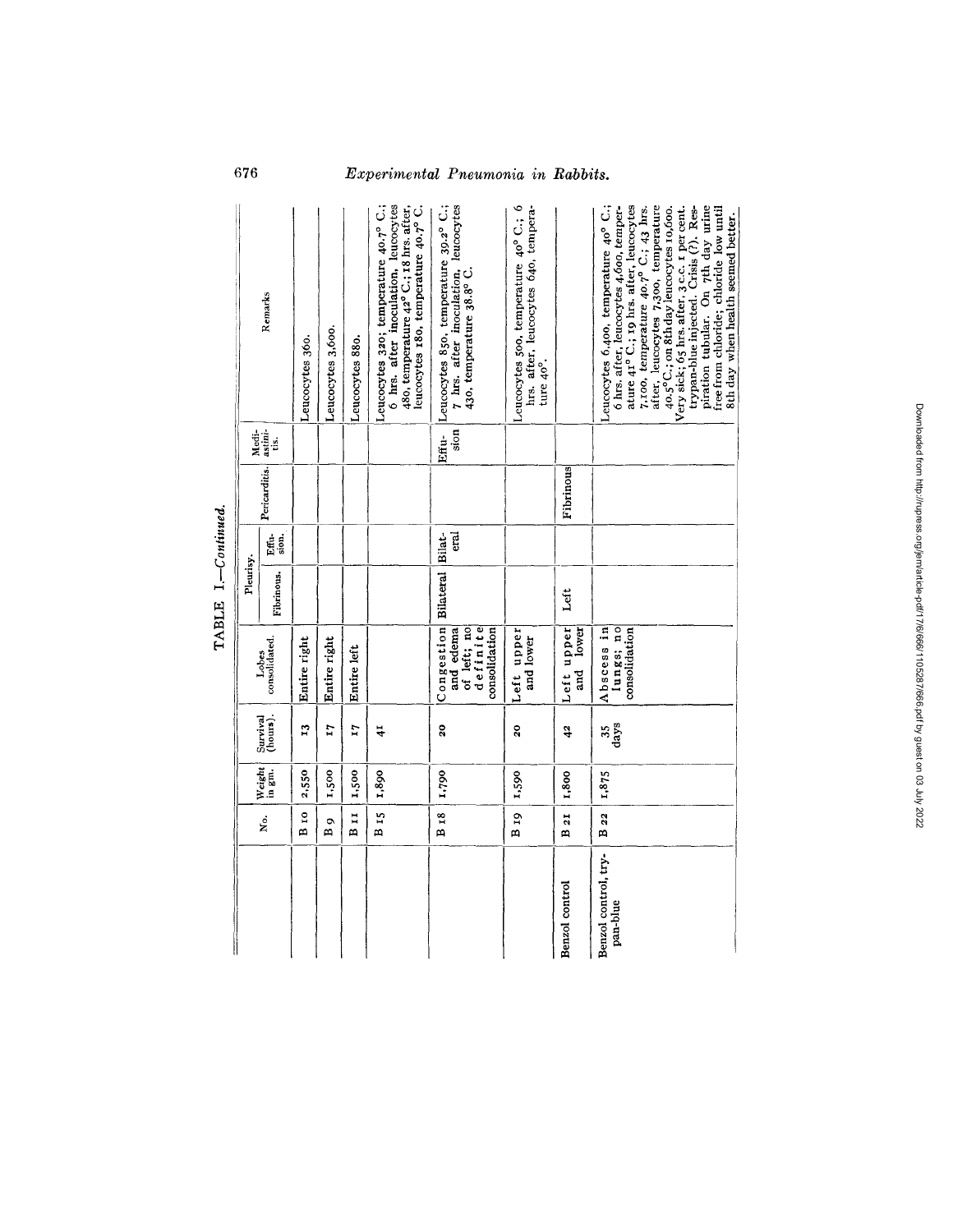|                                  |                                             |            |                                                                              |                                                     | Pleurisy.         |          |               |                        |                                                                                                                                                                                                                                                                                                                                |
|----------------------------------|---------------------------------------------|------------|------------------------------------------------------------------------------|-----------------------------------------------------|-------------------|----------|---------------|------------------------|--------------------------------------------------------------------------------------------------------------------------------------------------------------------------------------------------------------------------------------------------------------------------------------------------------------------------------|
|                                  | ż.                                          | Weight     | Survival<br>(hours).                                                         | consolidated.<br>Lobes                              | Fibrinous.        | Efficia. | Pericarditis. | Medi-<br>astini-<br>ģ. | Remarks.                                                                                                                                                                                                                                                                                                                       |
| Benzol control, try-<br>pan-blue | $\begin{array}{c} \n 8 & 23 \n \end{array}$ | 1,540      | g                                                                            | Left lower                                          | Left              |          | Fibrinous     |                        | Leucocytes 4,400, temperature 38.7°C.;<br>8 hrs. after, leucocytes 5,600, temper-<br>hrs. after, leucocytes 7,500, temper-<br>ature 41° C.; 20 hours after, leuco-<br>cytes 2,500, temperature 42° C.; 37<br>ature 41.8° C.; 51 hrs. after, leuco-<br>cytes 5.300, temperature 41° C.                                          |
| Benzol control, try-<br>pan-blue | $B_{24}$                                    | 1,500      | (killed)<br>68                                                               | (stained)<br>Left lower                             | (stained)<br>Left |          |               | sion<br>Effu-          | 7 hrs. after, leucocytes 2,100, temper-<br>ature 41.2° C., 3 c.c. I per cent. try-<br>pan-blue (30 mg.) intravenously. 19<br>Leucocytes 7,500, temperature 39° C.;<br>hrs. after, leucocytes 3,800, temper-<br>ature 41.5° C.; 43 hrs. after, leuco-<br>cytes 3,000, temperature 41.5° C.; 67<br>hrs. after, temperature 40°C. |
| Benzol, 2d series                | B 26                                        | 2,000 Died | $\alpha$ usly in<br>spontane-<br>where rab-<br>bits had<br>been kept<br>cage | purulent<br>bronchitis<br>Middle and                |                   |          |               |                        | Leucocytes 700.                                                                                                                                                                                                                                                                                                                |
|                                  | $B_{30}$                                    | 1,770      | ម្ពុ                                                                         | Entire left                                         |                   |          |               |                        | Leucocytes 1,000; 6 hrs. after, leuco-<br>cytes 410, temperature 40° C.                                                                                                                                                                                                                                                        |
|                                  | $B_{3I}$                                    | 1,500      | 2Ó                                                                           | Right; patchy<br>consolida-<br>tion of all<br>lobes |                   |          |               |                        | Urine shows curds<br>with silver nitrate plus nitric acid.<br>Leucocytes 800.                                                                                                                                                                                                                                                  |